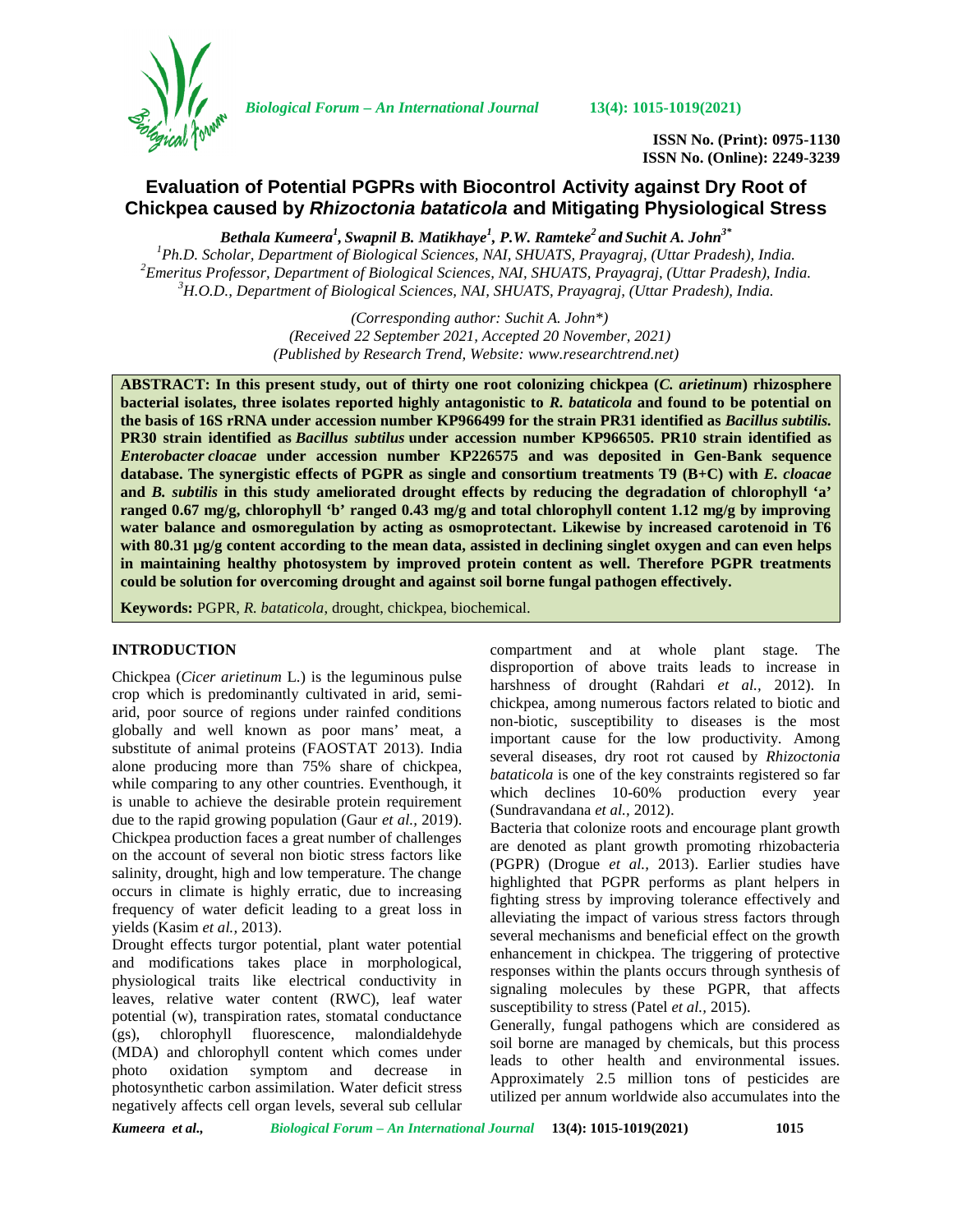environment (Rao *et al.,* 2015). Some of these PGPR belong to genera such as *Burkholderia, Azotobacter, Azospirillum, Micrococcus, Flavobacterium, Serratia* and *Erwinia* etc. and the strains of *Enterobacter, Bacillus and Pseudomonas* assists by producing antibiotic compounds and inducing plant immune defenses from pathogen attachment and invasion under stress conditions (Singh, 2015). The objective performed for the assessment of biochemical effects of PGPR in chickpea KWR-108 genotype at *in vivo* conditions against *R. bataticola* under drought for the fulfilment of present investigation.

## **METHODOLOGY**

**Estimation of total chlorophyll content:** Chlorophyll was determined according to (Wellborn, 1983). 1 gram of leaf sample weighed and crushed with 80% acetone and made up the volume to 25 ml with 80% acetone. The centrifugation was at 800 rpm for 5 minutes. The supernatant was read under 663, 645 nm under spectrophotometer. The total chlorophyll content was calculated by using the following formula and expressed in mg/g fresh weight $<sup>1</sup>$ </sup>

Chlorophyll 'a' 
$$
(mg g - 1F.W.) = 12.7 x (A663) - 2.69 x (A645) x \frac{V}{1000 x w x a}
$$
  
\nChlorophyll 'b'  $(mg g - 1F.W.) = 22.9 x (A645) - 4.68 x (A663) x \frac{V}{1000 x w x a}$   
\nTotal chlorophyll  $(mg g - 1F.W.) = 20.2 x (A645) + 8.02 x (A663) x \frac{V}{1000 x w x a}$ 

where,

A645 = Absorbance of the extract at 645 nm A663 = Absorbance of the extract at 663 nm  $a = Path length of cuvette (1 cm)$  $V =$  final volume of the chlorophyll extract (10 ml)  $W =$  Fresh weight of the sample (0.10 g)

**Estimation of Carotenoid content:** Carotenoid was determined according to (Wellborn, 1983). 1 gram leaves sample weighed and crushed with 80% acetone made up the volume to 25 ml with 80% acetone and the centrifugation was at 3000 rpm at 10 min. The absorbance was recorded at 470 nm by spectrophotometer. It was calculated by the formula

Total carotenoids = 
$$
\frac{[1000 A470 - (3.27 Chl a + 104 Chl b)]}{229}
$$

**Estimation of Protein:** Protein was estimated as suggested by (Bradford, 1976). 0.5 gm leaf was weighed and grinded in mortar pestle with 1ml of phosphate buffer. This centrifuged at 12000 rpm for 10 min at 4⁰C. Supernatant was collected and transferred to another tube and stored at -20 $\degree$  C for 1-2 hrs. 10 µl of protein sample in 990 µl distilled water and 2 ml Bradford reagent was added in it as sample and 1 ml of distilled water, 2 ml of Bradford reagent served as a blank sample. Finally measured at 595 nm. This was calculated by Bovine serum albumin (BSA) by different concentrations.

**Pot trial:** Pot trial was prepared in composition of around 25% vermiculite to the soil and pathogen was added excluding control treatments (T1 and T2), conducted for reported genotype in greenhouse conditions against *R. bataticola* under drought during 2019-2020 at research field, Department of Molecular Biology and Genetic Engineering, Rashtrasant Tukadoji Maharaj Nagpur University (RTMNU), Nagpur, Maharashtra.

**Field trial:** To assess the efficacy of PGPR isolates *Bacillus subtilis* and *Enterobacter cloacae* against *R. bataticola* under *in vivo* conditions during 2020-2021, field trials were conducted at three replications in RBD layout comprised of ten PGPR treatments with single and consortium along with controlled treatments (T1), (control with drought as T2) and (control with pathogen

as T3) at research field, Department of Molecular Biology and Genetic Engineering, Rashtrasant Tukadoji Maharaj Nagpur University (RTMNU), Nagpur, Maharashtra. The treatment details and recorded parameters were the same used for greenhouse trial. **Source of Variety details:** Chickpea variety- KWR 108, Resistant to wilt, seeds are small, dark and brown

in color. Released Year-1996

Released by- Chandra Shekar Azad University of Agriculture Technology (CSAUAT)

Zone- North East Plain Zone, at East Uttar Pradesh, Bihar, West Bengal

Production- 20-23q/hec

Days to maturity- 130-135

**Obtained from-** Plant Protection Department, ICAR-IIPR, Kanpur, U.P.

**Treatment details:**

T1- control

T2- control with drought

T3- control with *R.bataticola*

T4- Isolate A *(Bacillus subtilis)*

- T5- Isolate B *(Enterobacter cloacae)*
- T6- Isolate C *(Bacillus subtilis)*
- T7- Isolate A+B
- T8- Isolate A+C

T10- Isolate A+B+C

T9- Isolate B+C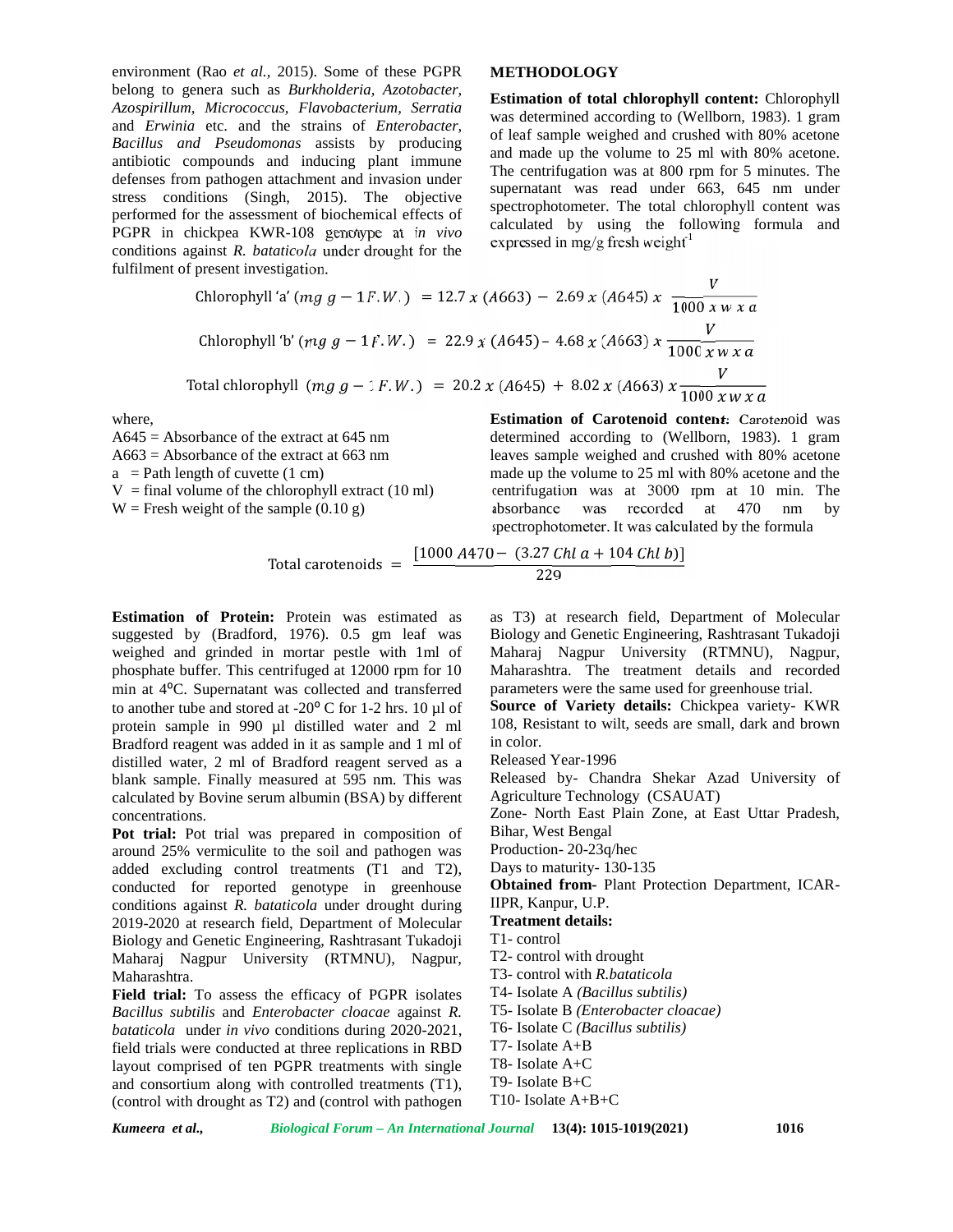Seed treatment: Seeds were inoculated with three reported potential isolates in broth medium in single and consortium treatments according to compatibility test results and incubated in shaking incubator overnight for PGPR growth formerly before sowing.

**Statistical analysis.** The data obtained in respect of various biochemical and antioxidant observations were statistically analyzed in two factor RBD analysis (Randomized Block Design) through OPSTAT software. Data was subjected to analysis of variance (ANOVA) at 5% level of significance  $(P<0.05)$  was found to be significant (Gomez and Gomez, 1984).



**Plate 1:** Compatibility test.



**Plate 2:** Pathogencity test.



**Plate 3:** Estimation of protein content in leaves of chickpea genotype KWE-108.

### **RESULTS**

The observations showed significant enhancement in biochemical parameters such as chlorophyll 'a', chlorophyll 'b' and total chlorophyll content, carotenoids, and protein against *R. bataticola* during drought conditions.

**Chlorophyll 'a' content (mg/g):** In drought conditions, leaf chlorophyll 'a' content was more susceptible at reproductive stage, but the PGPR consortium with *E. cloacae* and *B. subtilis* ranged highest in T9 (B+C) even under drought during 2019-2020 followed by 2020-2021 with disease tolerance against *R. bataticola*, whereas the mean data of both consecutive years recorded highest in T9 (B+C) treatment.

During first trial in pot experiment, genotype KWR-108 recorded highest in T9 treatment in chlorophyll 'a' ranged between 0.65 mg/g to 0.23 mg/g as lowest in T3 treated as control with pathogen *R. bataticola* alone during drought conditions in year 2019-2020. Followed by 2020-2021, in field trial the similar treatments ranged from 0.69 mg/g to 0.29 mg/g shown in Table 1. However in mean data of recorded genotype ranged highest with 0.67 mg/g in T9 and 0.26 mg/g in T3 was recorded least of all.

**Chlorophyll 'b' content (mg/g):** In drought conditions, leaf chlorophyll 'b' content declined at reproductive stage, but the PGPR consortium with *E. cloacae* and *B. subtilis* ranged highest in T9 (B+C) even under drought during 2019-2020 followed by 2020-2021 with disease tolerance against *R. bataticola*, whereas the mean data of both consecutive years recorded highest in T9 (B+C) treatment.

During first trial in pot experiment, genotype KWR-108 recorded highest in T9 treatment in chlorophyll 'b' ranged between 0.41 mg/g to 0.08 mg/g as lowest in T3 treated as control with pathogen *R. bataticola* alone during drought conditions in year 2019-2020. Followed by 2020-2021, in field trial the similar treatments ranged from 0.46 mg/g to 0.13 mg/g shown in Table 1. However in mean data of recorded genotype ranged highest with 0.43 mg/g in T9 and 0.10 mg/g in T3 was recorded least of all.

**Total Chlorophyll content (mg/g):** Total chlorophyll content increased due to the PGPR consortium with *E. cloacae* and *B. subtilis* T9 (B+C) ranged highest even under drought over controlled treatments during 2019- 2020 followed by 2020-2021 and in mean data along with disease tolerant against *R. bataticola* in KWR-108 genotype in both consecutive years.

During first trial in pot experiment, genotype KWR-108 recorded highest in T9 treatment in total chlorophyll content ranged between 1.06 mg/g to 0.64 mg/g as lowest in T3 treated as control with pathogen *R. bataticola* alone during drought conditions in year 2019-2020. Followed by 2020-2021, in field trial the similar treatments ranged from 1.19 mg/g to 0.73 mg/g shown in Table 1. However in mean data of recorded

*Kumeera et al., Biological Forum – An International Journal* **13(4): 1015-1019(2021) 1017**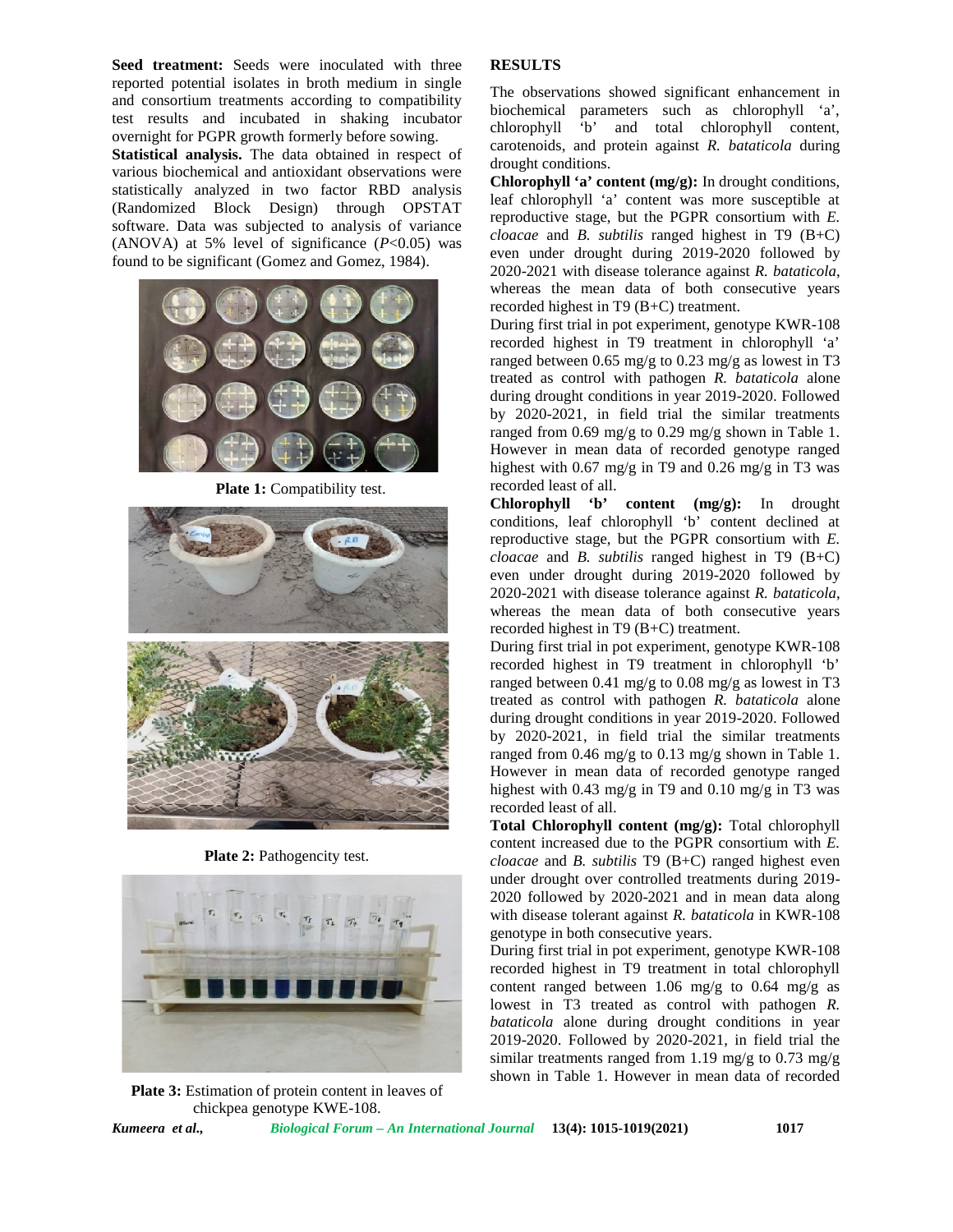genotype ranged highest with 1.12 mg/g in T9 and 0.68 mg/g in T3 was recorded least of all.

**Carotenoid content (µg/g):** Carotenoids are pigments assists in neutralizing oxidative stress by declining lipid peroxidation, scavenging singlet oxygen and lipid peroxy radicles. These content generally declines during drought, but the PGPR single treatment T6 (C) with *B. subtilis* ranged highest over control even under drought during 2019-2020 followed by 2020-2021 and in mean data with disease tolerant against *R. bataticola* in KWR-108 genotype in both consecutive years.

During first trial in pot experiment, genotype KWR-108 recorded highest in T6 treatment in carotenoid content ranged between 0.46  $\mu$ g/g to 0.11  $\mu$ g/g as lowest in T3 treated as control with pathogen *R.bataticola* alone during drought conditions in year 2019-2020. Followed by 2020-2021, in field trial the similar treatments ranged from 0.51  $\mu$ g/g to 0.19  $\mu$ g/g shown in Table 1. However in mean data of recorded genotype ranged

highest with 0.48  $\mu$ g/g in T6 and 0.15  $\mu$ g/g in T3 was recorded least.

Protein content (%): Protein content assists in inhibition of lipid peroxidation, which leads to cell damage during drought. But by PGPR single treatment T6 (C) with *B. subtilis* ranged highest even under drought during 2019-2020 followed by 2020-2021 and in mean data with disease tolerant against *R. bataticola* in KWR-108 genotype over control in both consecutive years.

During first trial in pot experiment, genotype KWR-108 recorded highest in T6 treatment in protein content ranged between 18.24 % to 5.54 % as lowest in T3 treated as control with pathogen *R. bataticola* alone during drought conditions in year 2019-2020. Followed by 2020-2021, in field trial the similar treatments ranged from 25.32 % to 11.75 % shown in Table 1. However in mean data of recorded genotype ranged highest with 21.78 % in T6 and 8.65 % in T3 was recorded least.

**Table 1: List of biochemical parameters in chickpea variety KWR-108 against** *R. bataticola* **under drought.**

| <b>Treatments</b><br>(KWR-108)                   | Chlorophyll 'a' $(mg/g)$ |                |              | Chlorophyll 'b' $(mg/g)$ |                |              | <b>Total Chlorophyll</b><br>(mg/g) |                |              | Carotenoid $(\mu g/g)$ |                |              | Protein $(\% )$ |                |              |
|--------------------------------------------------|--------------------------|----------------|--------------|--------------------------|----------------|--------------|------------------------------------|----------------|--------------|------------------------|----------------|--------------|-----------------|----------------|--------------|
|                                                  | Pot<br>trial             | Field<br>trial | Mean<br>data | Pot<br>trial             | Field<br>trial | Mean<br>data | Pot<br>trial                       | Field<br>trial | Mean<br>data | Pot<br>trial           | Field<br>trial | Mean<br>data | Pot<br>trial    | Field<br>trial | Mean<br>data |
| T1 (control)                                     | 0.35                     | 0.41           | 0.38         | 0.12                     | 0.19           | 0.15         | 0.76                               | 0.85           | 0.8          | 0.25                   | 0.32           | 0.28         | 10.98           | 16.12          | 13.55        |
| T <sub>2</sub> (control<br>with<br>drought)      | 0.33                     | 0.38           | 0.35         | 0.09                     | 0.14           | 0.11         | 0.74                               | 0.83           | 0.78         | 0.15                   | 0.23           | 0.19         | 6.54            | 12.25          | 9.4          |
| T <sub>3</sub> (control<br>with<br>R.bataticola) | 0.23                     | 0.29           | 0.26         | 0.08                     | 0.13           | 0.1          | 0.64                               | 0.73           | 0.68         | 0.11                   | 0.19           | 0.15         | 5.54            | 11.75          | 8.65         |
| T4 (A) <i>B</i> .<br>subtilis                    | 0.45                     | 0.52           | 0.48         | 0.19                     | 0.2            | 0.19         | 0.86                               | 0.92           | 0.89         | 0.35                   | 0.46           | 0.4          | 14.05           | 22.02          | 18.03        |
| $T5$ (B) $E$ .<br>cloacae                        | 0.52                     | 0.53           | 0.52         | 0.35                     | 0.37           | 0.36         | 0.96                               | 1.05           | 1.           | 0.32                   | 0.45           | 0.38         | 11.96           | 20.41          | 16.21        |
| T6 (C) <i>B</i> .<br>subtilis                    | 0.58                     | 0.64           | 0.61         | 0.39                     | 0.44           | 0.41         | 1.01                               | 1.15           | 1.08         | 0.46                   | 0.51           | 0.48         | 18.24           | 25.32          | 21.78        |
| $T7(A+B)$                                        | 0.42                     | 0.46           | 0.44         | 0.14                     | 0.22           | 0.18         | 0.83                               | 0.95           | 0.89         | 0.29                   | 0.4            | 0.34         | 7.33            | 14.14          | 10.73        |
| $T8(A+C)$                                        | 0.36                     | 0.41           | 0.38         | 0.15                     | 0.2            | 0.17         | 0.77                               | 0.86           | 0.81         | 0.28                   | 0.39           | 0.33         | 12.01           | 20.31          | 15.65        |
| $T9(B+C)$                                        | 0.65                     | 0.69           | 0.67         | 0.41                     | 0.46           | 0.43         | 1.06                               | 1.19           | 1.12         | 0.42                   | 0.51           | 0.46         | 13.03           | 24.01          | 21.43        |
| <b>T10</b><br>$(A+B+C)$                          | 0.48                     | 0.57           | 0.52         | 0.32                     | 0.4            | 0.36         | 0.99                               | 1.08           | 1.03         | 0.38                   | 0.5            | 0.44         | 12.97           | 22.36          | 17.7         |
| <b>MEAN</b>                                      | 0.437                    | 0.49           | 0.461        | 0.224                    | 0.275          | 0.246        | 0.862                              | 0.961          | 0.908        | 0.301                  | 0.396          | 0.345        | 11.265          | 18.869         | 15.313       |
| CD                                               | 0.453                    | 1.013          | 0.733        | 1.564                    | 3.497          | 2.531        | 0.500                              | 1.119          | 0.810        | 0.030                  | 0.067          | 0.049        | 0.614           | 1.373          | 0.994        |
| SE(d)                                            | 0.223                    | 0.498          | 0.360        | 0.77                     | 1.721          | 1.246        | 0.246                              | 0.551          | 0.399        | 0.015                  | 0.033          | 0.024        | 0.302           | 0.676          | 0.489        |
| SE(m)                                            | 0.158                    | 0.352          | 0.255        | 0.544                    | 1.217          | 0.881        | 0.174                              | 0.389          | 0.282        | 0.010                  | 0.023          | 0.017        | 0.214           | 0.478          | 0.346        |

### **DISCUSSION**

It had been reported that chlorophyll content in chickpea leaves decrease due to drought stress, but PGPR inoculated plants with consortium of *Bacillus* spp*.* and *Enterobacter* spp*.* significantly enhanced the leaf chlorophyll 'a', 'b' and total chlorophyll content that assisted in osmoregulation and ameliorated

oxidative stresses in this study and helped in inducing new proteins (Khan *et al.,* 2018). The chlorophyll content indicates better physiological health of inoculated plants, as high chlorophyll content has been linked with drought tolerance (Kumar *et al.,* 2015).

Carotenoids were considered regardless of their ability to scavenge lipid peroxyradicals and singlet oxygen, in order to inhibit MDA contents under drought conditions.

However, due to PGPR treatment with *Bacillus* spp*.* even under adverse conditions carotenes form a key part of the plant antioxidant defense system, but they are very susceptible to oxidative destruction. The carotene in the chloroplasts is completely bound to the core complexes of PS-I and PS-II. Protection at this site is important in photosynthetic tissue may be through direct quenching of triplet chlorophyll, which prevents the generation of singlet oxygen against ROS for chloroplast functioning is constantly gained by this reported PGPR treatments in this study. Here, carotene, in addition to functioning as an accessory pigment, acts as an effective antioxidant and plays a distinctive role in protecting photochemical processes and sustaining them even under *R. bataticola* and water deficit stress (Wahid, 2007).